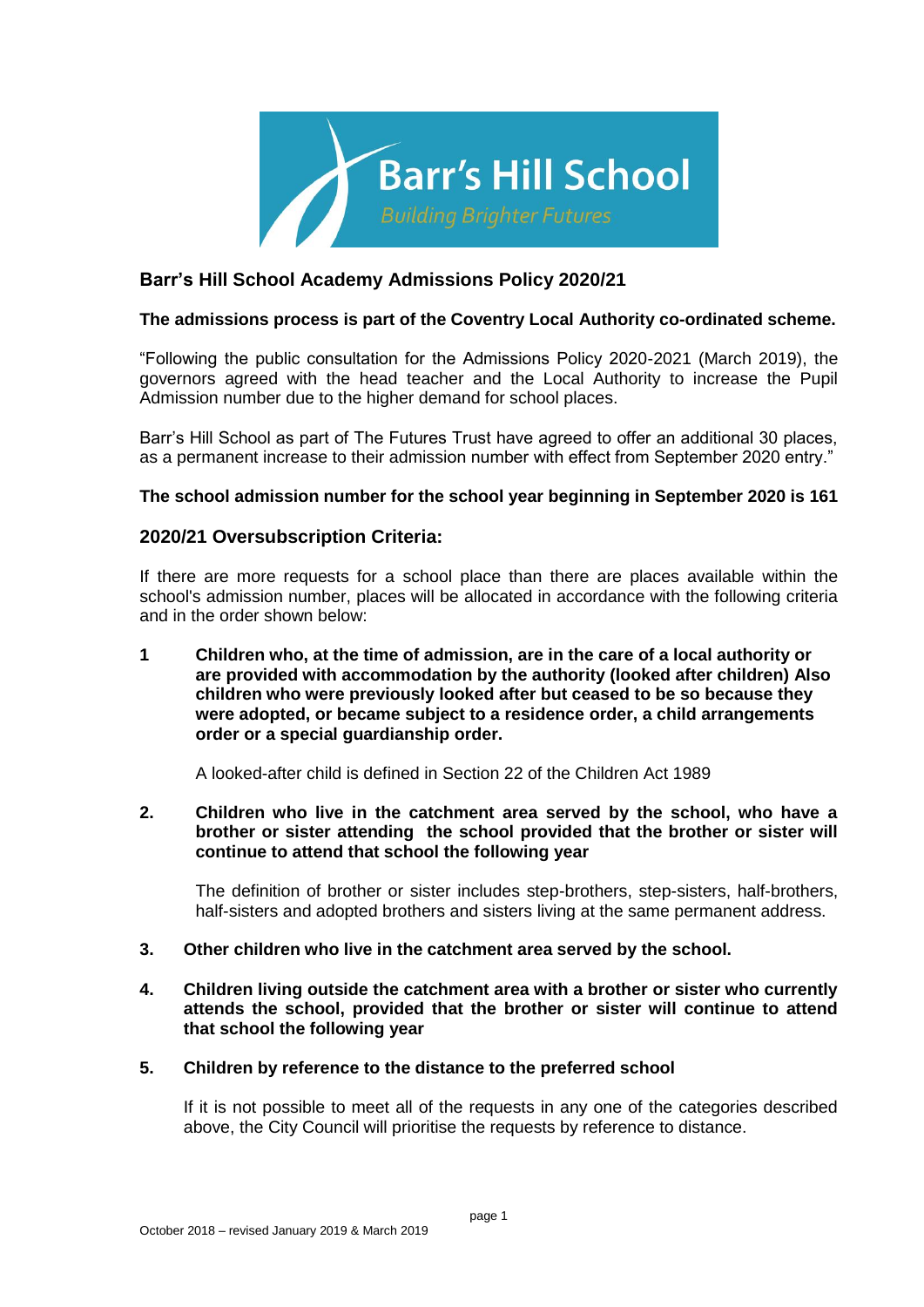### **Brothers and Sisters**

The Governors see the benefits of children from the same family attending the same school and give priority to brother and / or sister connections in its policy for allocating places. The definition of brother or sister includes step-brothers, step-sisters, half-brothers, half-sisters and adopted brothers and sisters living at the same permanent address. However, where schools are over-subscribed no guarantee can be given that places will be available for brothers and sisters. Where the final place in a year group is offered to one of twins or other multiple births the parent has to decide which child will take up the place

### **Distance**

If it is not possible to meet all of the requests in any one of the categories described above, the Governors will prioritise the requests within that category by reference to distance. A straight-line measurement will be made, using a computerised mapping system, from the centre of the child's residence - to the centre of the school site. The address used must be the child's permanent home address. The shortest measurement will have the highest priority. Where the final place in a year group can be taken by two or more children living an equal distance from the school, the Governors will select by drawing lots

#### **Home address**

A pupil's home address is considered to be a residential property that is the child's only or main residence. At the time places are allocated, proof of permanent residence at the property concerned may be required. Where documentary evidence can substantiate to the satisfaction of the Governors that care is split equally between parents at two homes, parents must name the address to be used for the purpose of allocating a school place.

**If a school is offered on the basis of an address that is subsequently found to be different from a child's normal and permanent home address, then that place is liable to withdrawal.**

#### **Catchment area**

One of the aims of local schools is to serve its neighbourhood and develop links with the local community to strengthen the school and the community. The area served by a school is known as the catchment area and details of specific catchment areas can be found at [www.coventry.gov.uk/catchmentareas](http://www.coventry.gov.uk/catchmentareas) or from the School Organisation (Admissions) team.

### **Education Health and Care Plan**

All children with an Education Health and Care Plan that name the school will be admitted before all other applicants.

#### **Late Applications**

The closing date for applications in the normal admissions round is **31 October 2019.** After that date, the Local Authority will continue to receive applications but these will be considered to be late and may not be processed until after **1 March 2020**.

#### **Appeals**

Parents who wish to appeal against the decision of the Governors to refuse their child a place in the school may apply to the School Appeals Team, Coventry City Council, Room 79, Council House, Earl Street, Coventry CV1 5RR, telephone 02476972647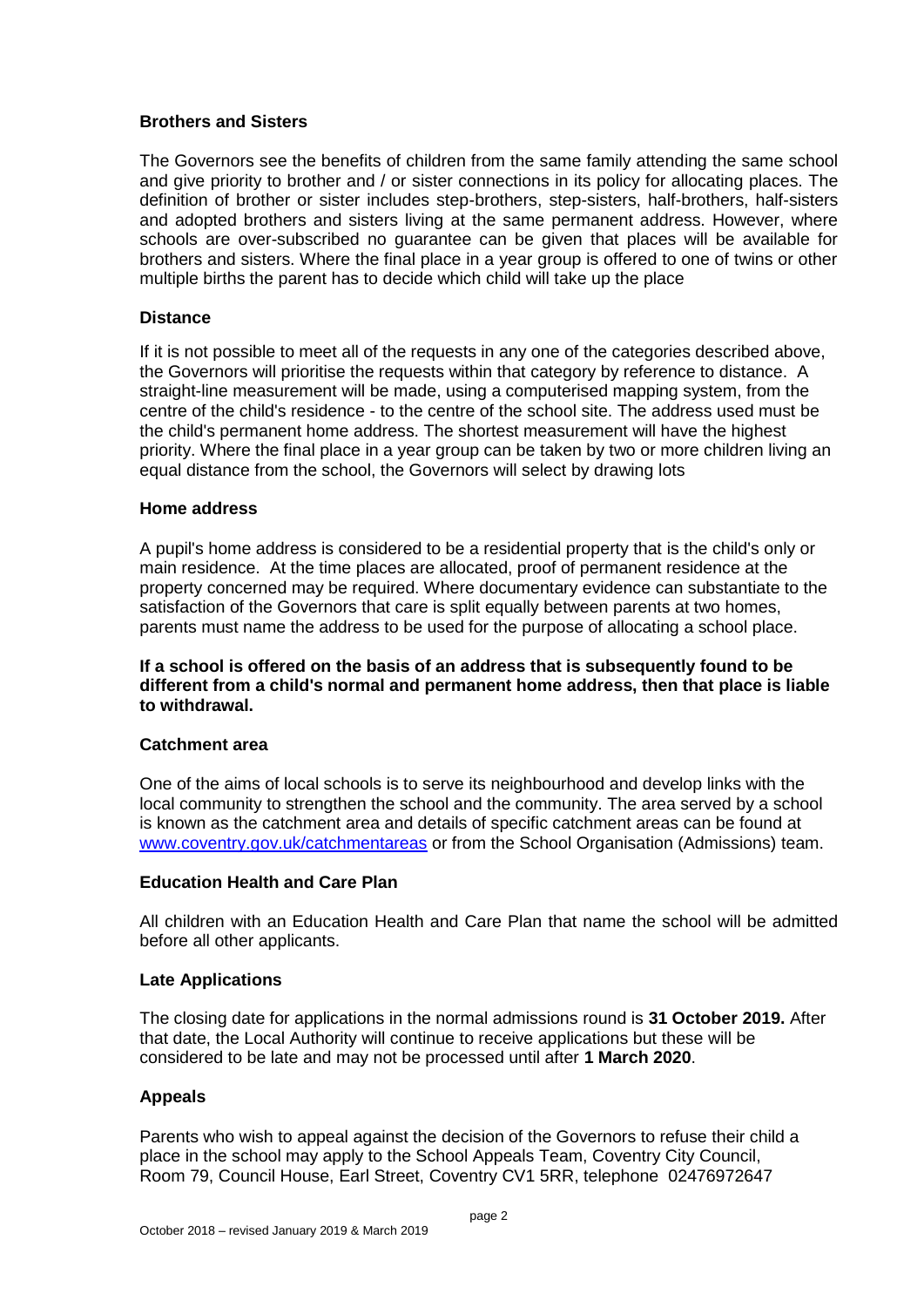or email [schoolappeals@coventry.gov.uk](mailto:schoolappeals%40coventry.gov.uk) Appeals will be heard by an independent panel.

### **Waiting Lists**

After the initial allocation of places on **1 March 2020**, the Governors in conjunction with the Local Authority will establish a waiting list and this will operate up until the end of the Autumn term parents, who wish for their children to continue to be considered for any places that might become available **after 31 December 2020**, must contact the Local Authority to go onto the waiting list.

### **Fair Access Protocol**

The governing body have adopted the LA policy for admission of previously excluded or hard to place children.

### **Applications outside the normal admissions round**

The Local Authority will administer in-year admissions on behalf of the Governors.

Applicants refused their preferred school will be offered an alternative school and the right of appeal.

### **Applications for children to be admitted into a class outside of their normal age group**

If parents/carers wish for their child to be considered for admission to a class outside of their normal age group, they should make an application for the normal age group in the first instance. Parents/carers should then submit a formal request to the school's Admissions Officer. This request should be in the form of a written letter of application outlining the reasons why you wish for your child to be considered to be admitted into a class outside of their normal age group, and enclosing any supportive evidence and documentation that you wish to be taken into account as part of that request. Parents/carers will then be contacted to discuss the matter further as each case will be considered on the circumstances of each case and in the child's best interests. There are no guarantees that such applications will be agreed. Parents/carers will be sent a letter setting out the decision and reasons for it.

If parents/carers are considering submitting an application for their child to be admitted into a class outside of their normal age group, it is strongly recommended that they also read the DFE Guidance which can be found at [https://www.gov.uk/government/publications/summer](https://www.gov.uk/government/publications/summer-born-children-school-admission)[born-children-school-admission](https://www.gov.uk/government/publications/summer-born-children-school-admission)

#### **POST 16 ADMISSIONS CRITERIA**

Barr's Hill School also considers applications from external students aged 16 or 17 years old in September 2019 for admission into Year 12 in September 2020. Barr's Hill School does not accept new applications from students aged 18+.

The Academy Trust provides for a maximum number of 65 students in Year 12. The Academy Trust admission number for external students applying to join in Year 12 in September 2020 is 10. In order to pursue their preferred courses both internal and external students will be expected to meet the minimum requirements for the course(s) for which they are applying.

Both internal and external students wishing to enter the sixth form will be expected to have met minimum academic entry requirements for the sixth form (an external student is a student not on roll at Barr's Hill School in Year 11). If either internal or external applicants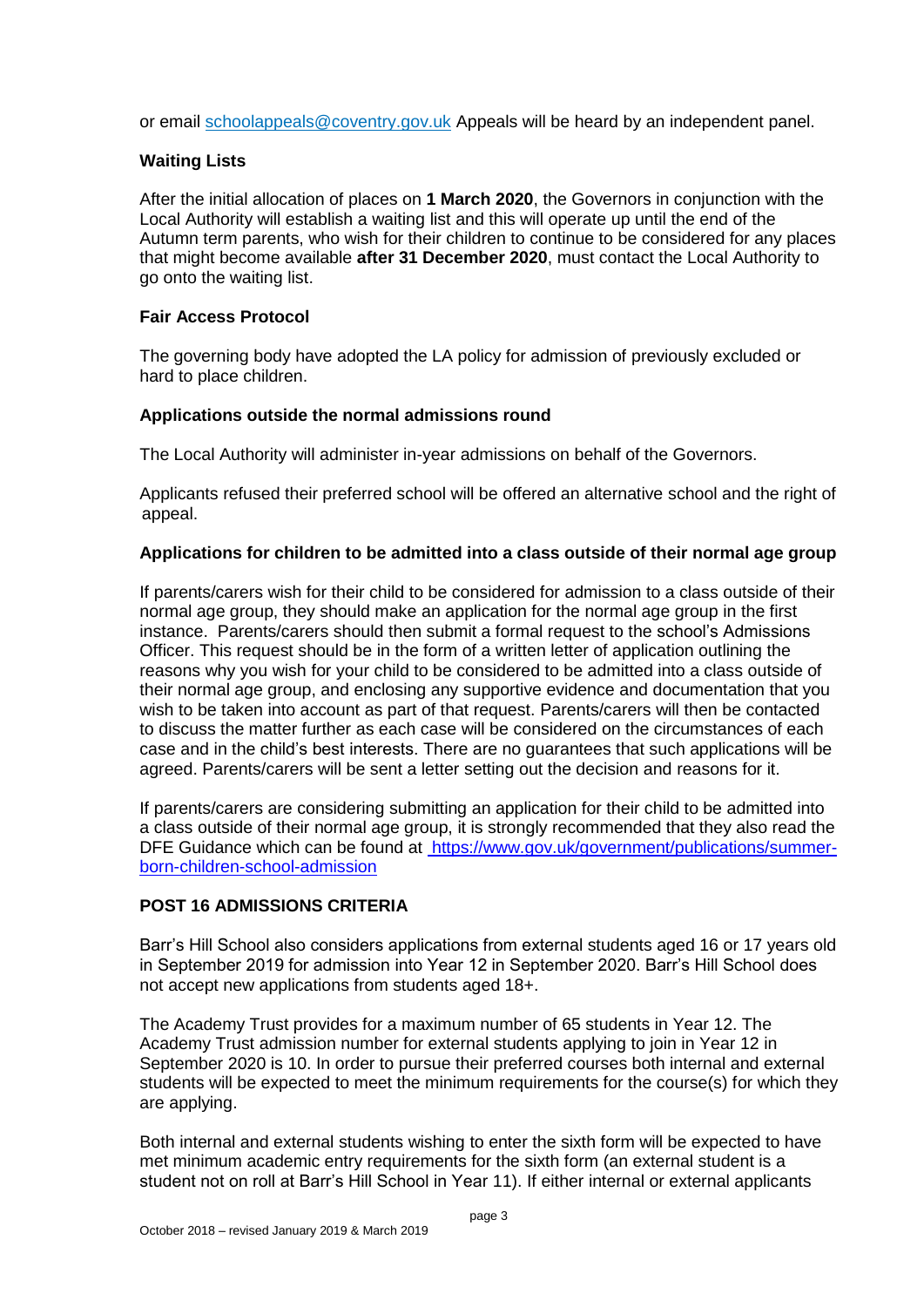fail to meet the minimum course requirements they will be given the option of pursuing any alternative courses for which they do meet the minimum requirements. These minimum requirements for each course offered will be published annually on the Post 16 section of Barr's Hill School's website/prospectus. Minimum class sizes will be set and if insufficient applications are received the school reserves the right to withdraw the course, an alternative course will be offered in these circumstances.

The application process begins at the end of November, and internal applicants must complete an internal application form and then meet with a member of the Post 16 team to discuss a suitable programme of study by 28 February. External applicants must complete an external application and are also invited to come in to discuss their eligibility for a chosen programme of study. A meeting with the school to discuss options and academic entry requirements will not play any part in determining whether an offer of a place will be made.

If the number of successful applications (i.e. those students who have met entry requirements) exceeds the published PAN then oversubscription criteria will apply.

## **POST 16 OVERSUBSCRIPTION CRITERIA**

If, after allocating places to eligible internal candidates, there are more requests for a school place than there are places available within the school's admission number, places will be allocated to those pupils who meet the academic entry criteria in accordance with the following criteria and in the order shown below (please refer to oversubscription definitions for further information). This process will be supervised by a person independent of the school.

When there are more external applicants than the admissions number that satisfy any minimum course requirements, and once any pupils with an Education Health and Care Plan which names the Barr's Hill School Academy and which the school has agreed have been admitted, the oversubscription criteria outlined below will be applied.

**1 Students who, at the time of admission, are in the care of a local authority or are provided with accommodation by the authority (looked after children) Also children who were previously looked after but ceased to be so because they were adopted, or became subject to a residence order, a child arrangements order or a special guardianship order.**

A looked-after child is defined in Section 22 of the Children Act 1989

**2. Students who live in the catchment area served by the school, who have a brother or sister attending the school provided that the brother or sister will continue to attend that school the following year** 

The definition of brother or sister includes step-brothers, step-sisters, half-brothers, half-sisters and adopted brothers and sisters living at the same permanent address.

- **3. Other students who live in the catchment area served by the school.**
- **4. Students living outside the catchment area with a brother or sister who currently attends the school, provided that the brother or sister will continue to attend that school the following year**
- **5. Children by reference to the distance to the preferred school**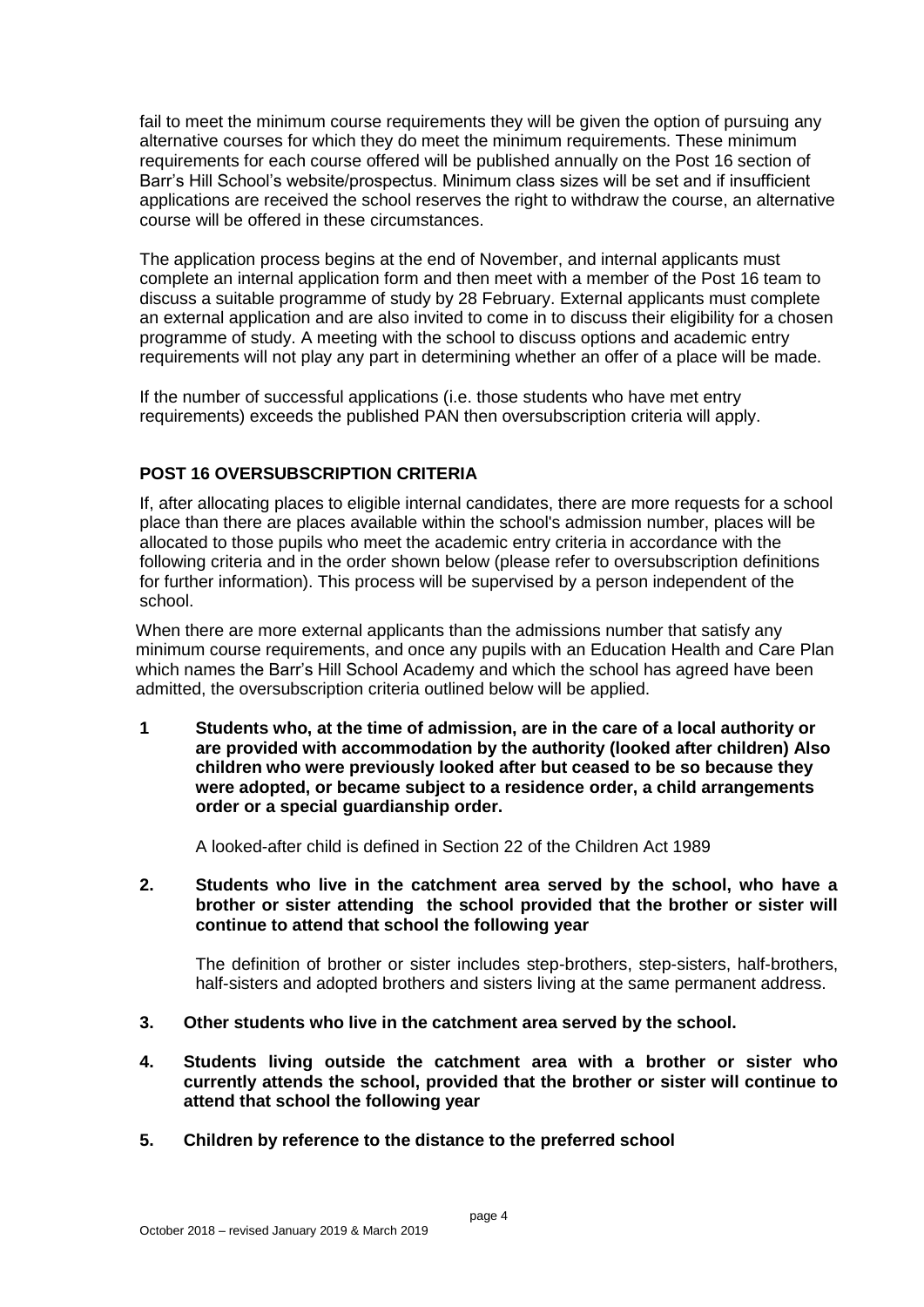If it is not possible to meet all of the requests in any one of the categories described above, the City Council will prioritise the requests by reference to distance.

### **Brothers and Sisters**

The Governors see the benefits of children from the same family attending the same school and give priority to brother and / or sister connections in its policy for allocating places. The definition of brother or sister includes step-brothers, step-sisters, half-brothers, half-sisters and adopted brothers and sisters living at the same permanent address. However, where schools are over-subscribed no guarantee can be given that places will be available for brothers and sisters. Where the final place in a year group is offered to one of twins or other multiple births the parent has to decide which child will take up the place

### **Distance**

If it is not possible to meet all of the requests in any one of the categories described above, the Governors will prioritise the requests within that category by reference to distance. A straight-line measurement will be made, using a computerised mapping system, from the centre of the child's residence - to the centre of the preferred school site. The address used must be the child's permanent home address. The shortest measurement will have the highest priority. Where the final place in a year group can be taken by two or more children living an equal distance from the school, the Governors will select by drawing lots

### **Home address**

A pupil's home address is considered to be a residential property that is the child's only or main residence. At the time places are allocated, proof of permanent residence at the property concerned may be required. Where documentary evidence can substantiate to the satisfaction of the Governors that care is split equally between parents at two homes, parents must name the address to be used for the purpose of allocating a school place.

#### **If a school is offered on the basis of an address that is subsequently found to be different from a child's normal and permanent home address, then that place is liable to withdrawal.**

### **Catchment area**

One of the aims of local schools is to serve its neighbourhood and develop links with the local community to strengthen the school and the community. The area served by a school is known as the catchment area and details of specific catchment areas can be found at [www.coventry.gov.uk/catchmentareas](http://www.coventry.gov.uk/catchmentareas) or from the School Organisation (Admissions) team.

There will be a right of appeal to an Independent Appeals Panel for internal pupils refused transfer and external applicants refused admission.

### **Late Applications**

The closing date for applications in the normal admissions round is **1 May 2020.** After that date, the school will continue to receive applications but these will be considered to be late and may not be processed until after 10 July 2020.

### **Appeals**

Parents who wish to appeal against the decision of the Governors to refuse their child a place in the school may apply to the School Appeals Team, Coventry City Council,